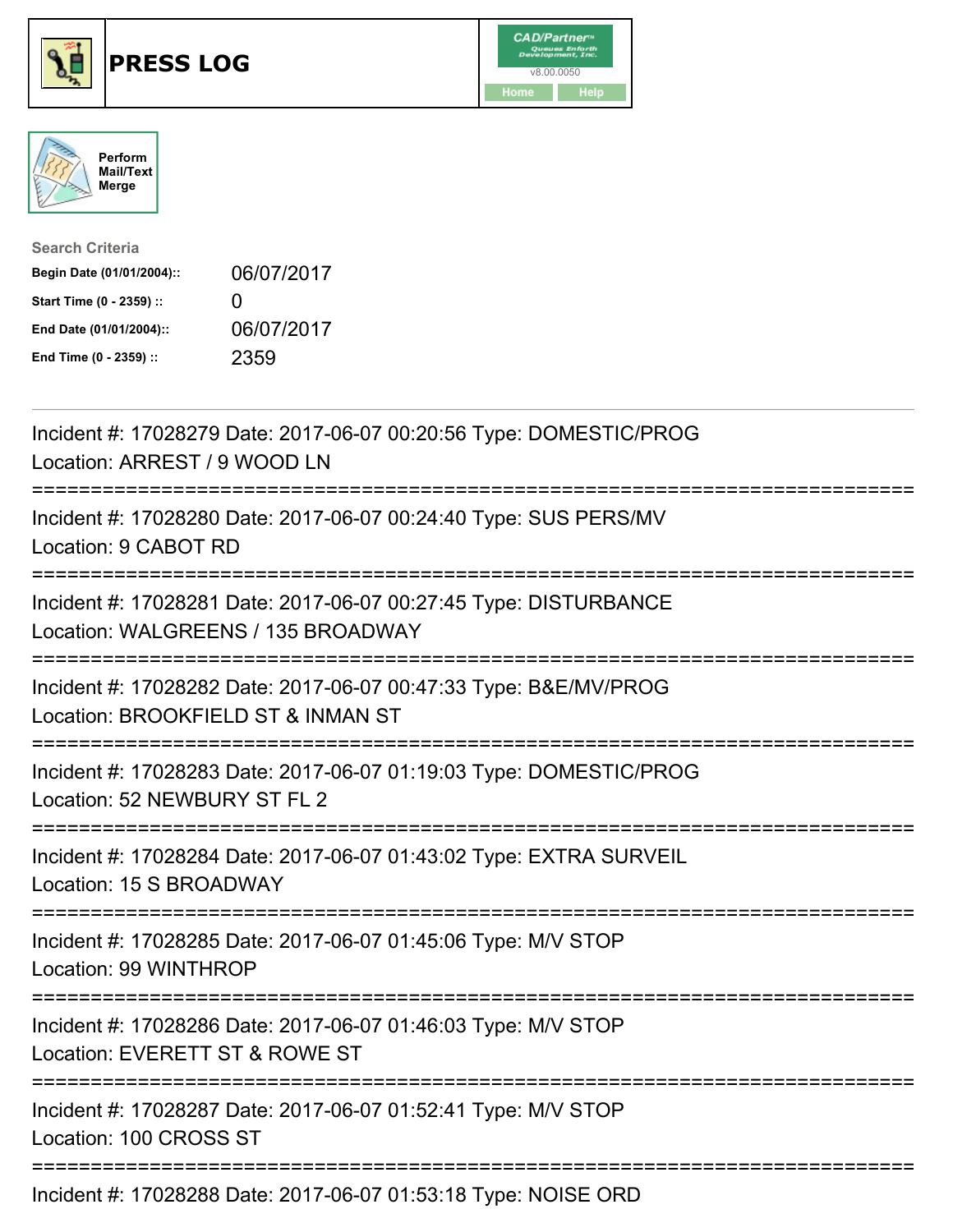| Location: 227 BAILEY ST                                                                                                          |
|----------------------------------------------------------------------------------------------------------------------------------|
| Incident #: 17028289 Date: 2017-06-07 01:55:12 Type: M/V STOP<br><b>Location: MT VERNON</b>                                      |
| Incident #: 17028290 Date: 2017-06-07 02:01:23 Type: M/V STOP<br>Location: GARDEN ST & NEWBURY ST<br>;========================== |
| Incident #: 17028292 Date: 2017-06-07 02:05:11 Type: SUS PERS/MV<br>Location: 10 DIAMOND ST                                      |
| Incident #: 17028291 Date: 2017-06-07 02:06:03 Type: M/V STOP<br>Location: ARLINGTON ST & BASSWOOD ST                            |
| Incident #: 17028293 Date: 2017-06-07 02:11:42 Type: M/V STOP<br>Location: MERRIMACK ST & OSGOOD ST                              |
| Incident #: 17028294 Date: 2017-06-07 02:31:58 Type: M/V STOP<br>Location: MAPLE ST & SHORT ST                                   |
| Incident #: 17028295 Date: 2017-06-07 02:32:00 Type: BUILDING CHK<br>Location: SEVEN ELEVEN / 370 BROADWAY                       |
| Incident #: 17028296 Date: 2017-06-07 02:33:36 Type: M/V STOP<br>Location: EXETER ST & WINTHROP AV                               |
| Incident #: 17028297 Date: 2017-06-07 02:33:53 Type: UNKNOWN PROB<br>Location: 159 S UNION ST                                    |
| Incident #: 17028298 Date: 2017-06-07 02:50:16 Type: M/V STOP<br>Location: HIGH ST & PLEASANT ST                                 |
| Incident #: 17028299 Date: 2017-06-07 03:09:24 Type: NOISE ORD<br>Location: 33 CAMELLA TEOLI WY                                  |
| Incident #: 17028300 Date: 2017-06-07 03:17:42 Type: M/V STOP<br>Location: HAVERHILL ST & RESERVOIR ST                           |
| Incident #: 17028301 Date: 2017-06-07 04:36:17 Type: UNWANTEDGUEST<br>Location: 383 HAVERHILL ST #34                             |
| $17000000$ Deta: $2017.00.07$ 00:00:01 Tupe: $M\overline{N}$ CTOD                                                                |

Incident #: 17028302 Date: 2017-06-07 06:08:21 Type: M/V STOP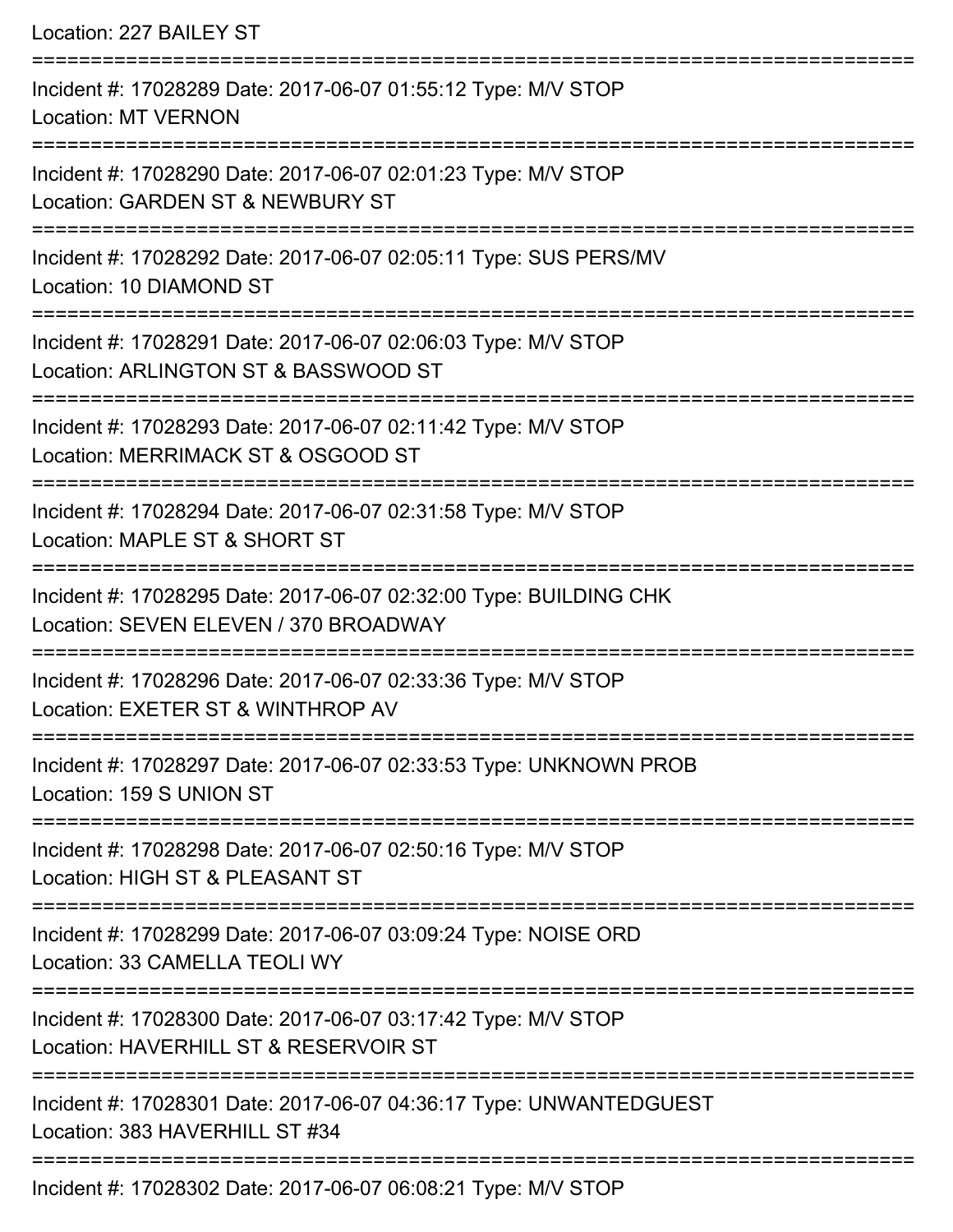| Incident #: 17028303 Date: 2017-06-07 06:13:55 Type: M/V STOP<br><b>Location: MELROSE ST</b>               |
|------------------------------------------------------------------------------------------------------------|
| Incident #: 17028304 Date: 2017-06-07 06:38:50 Type: SUS PERS/MV<br>Location: 98 EVERETT ST                |
| Incident #: 17028305 Date: 2017-06-07 06:50:14 Type: PARK & WALK<br>Location: 0 BROADWAY                   |
| Incident #: 17028306 Date: 2017-06-07 06:53:15 Type: AUTO ACC/NO PI<br>Location: BODWELL ST & HANCOCK ST   |
| Incident #: 17028307 Date: 2017-06-07 06:59:33 Type: SUS PERS/MV<br>Location: BROADWAY & GREEN ST          |
| Incident #: 17028308 Date: 2017-06-07 07:18:14 Type: TOW OF M/V<br>Location: 160 PARKER ST                 |
| Incident #: 17028309 Date: 2017-06-07 07:22:10 Type: MAL DAMAGE<br>Location: 79 TREMONT ST                 |
| Incident #: 17028310 Date: 2017-06-07 07:59:54 Type: WARRANT SERVE<br>Location: 1 GENERAL ST               |
| Incident #: 17028311 Date: 2017-06-07 08:10:27 Type: MV/BLOCKING<br>Location: E HAVERHILL ST & YOUNG AV    |
| Incident #: 17028312 Date: 2017-06-07 08:23:27 Type: WARRANT SERVE<br>Location: 283 BROADWAY               |
| Incident #: 17028313 Date: 2017-06-07 08:30:06 Type: AUTO ACC/UNK PI<br>Location: WALGREENS / 135 BROADWAY |
| Incident #: 17028314 Date: 2017-06-07 09:01:54 Type: NEIGHBOR PROB<br>Location: 610 ESSEX ST               |
| Incident #: 17028315 Date: 2017-06-07 09:14:09 Type: MEDIC SUPPORT<br>Location: LAWRENCE ST & PARK ST      |
| Incident #: 17028316 Date: 2017-06-07 09:23:07 Type: FRAUD                                                 |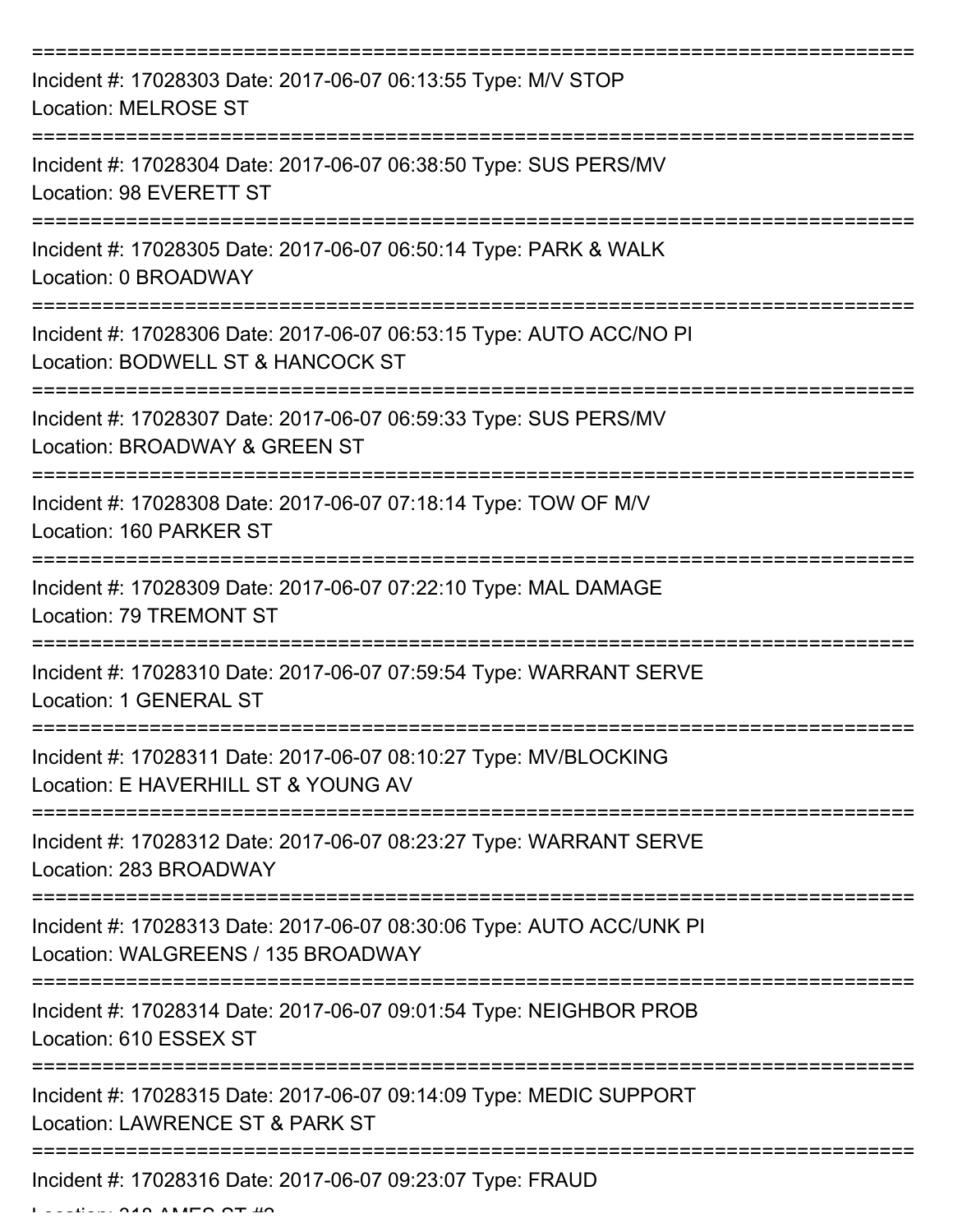| Incident #: 17028317 Date: 2017-06-07 09:26:17 Type: M/V STOP<br>Location: AMESBURY ST & METHUEN ST              |
|------------------------------------------------------------------------------------------------------------------|
| Incident #: 17028318 Date: 2017-06-07 09:30:05 Type: DEATH SUDDEN<br>Location: YMCA / 40 LAWRENCE ST #RM 414     |
| Incident #: 17028319 Date: 2017-06-07 09:31:17 Type: MV/BLOCKING<br>Location: 684 LOWELL ST                      |
| Incident #: 17028320 Date: 2017-06-07 09:33:21 Type: PARK & WALK<br>Location: BRADFORD ST & BROADWAY             |
| Incident #: 17028321 Date: 2017-06-07 09:37:42 Type: SUICIDE ATTEMPT<br>Location: 65 UNION ST #205               |
| Incident #: 17028322 Date: 2017-06-07 09:52:15 Type: ROBBERY UNARM<br>Location: 15 UNION ST                      |
| Incident #: 17028323 Date: 2017-06-07 10:00:04 Type: M/V STOP<br>Location: ANDOVER ST & S BROADWAY               |
| Incident #: 17028324 Date: 2017-06-07 10:11:59 Type: M/V STOP<br>Location: MARKET ST & S UNION ST                |
| Incident #: 17028325 Date: 2017-06-07 10:30:00 Type: E911 HANGUP<br>Location: 50 SHAWMUT ST                      |
| Incident #: 17028326 Date: 2017-06-07 10:34:48 Type: GENERAL SERV<br>Location: MARY IMMACULATE / 172 LAWRENCE ST |
| Incident #: 17028327 Date: 2017-06-07 10:38:43 Type: CK WELL BEING<br>Location: CENTRAL BRIDGE / 0 MERRIMACK ST  |
| Incident #: 17028328 Date: 2017-06-07 10:43:52 Type: SUS PERS/MV<br>Location: 39 BRUCE ST                        |
| Incident #: 17028329 Date: 2017-06-07 11:05:54 Type: SUS PERS/MV<br>Location: BUSWELL ST & LEXINGTON ST          |
| Incident #: 17028330 Date: 2017-06-07 11:08:17 Type: INVESTIGATION                                               |

Location: 126 BOWDOIN ST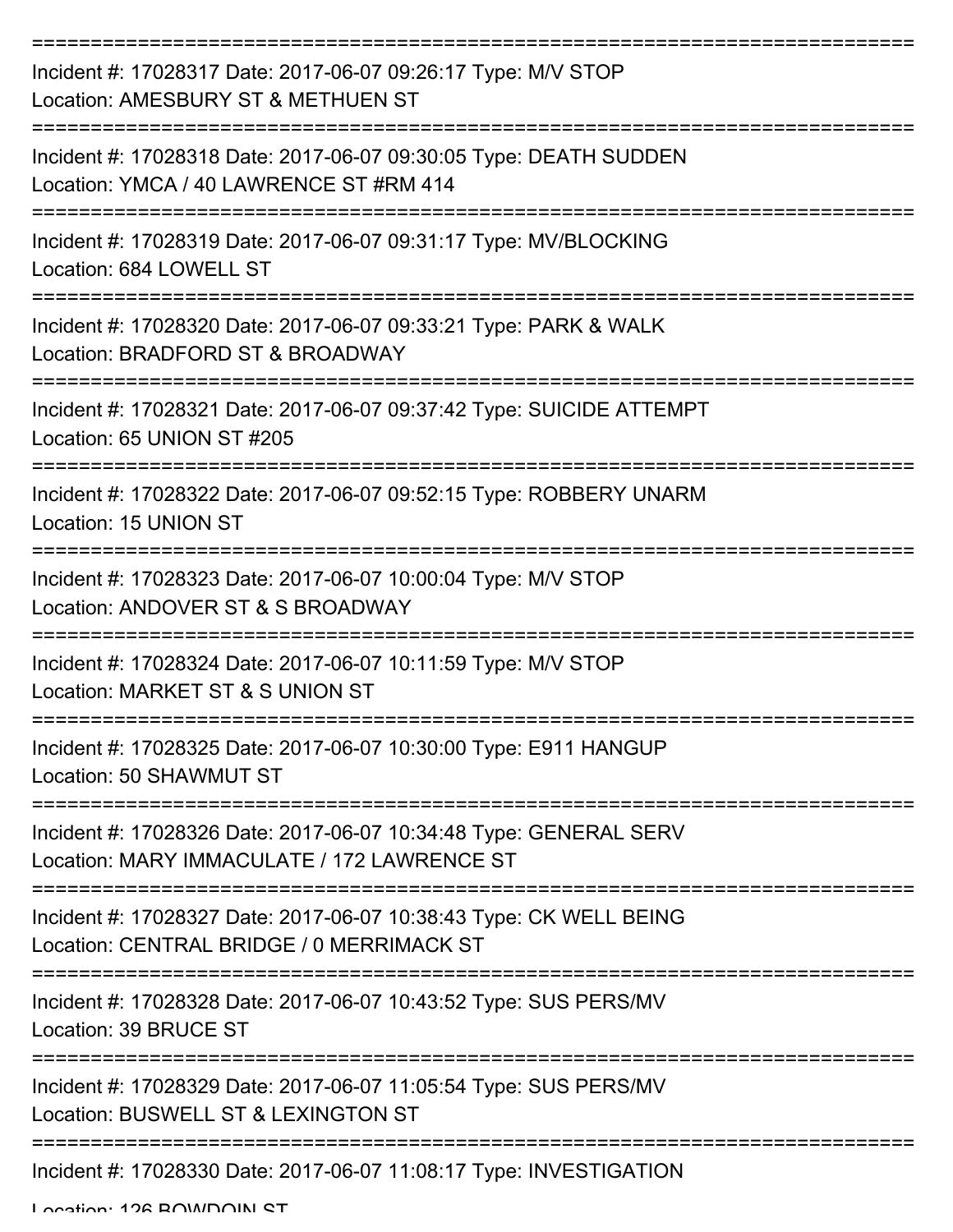| Incident #: 17028331 Date: 2017-06-07 11:18:34 Type: SUS PERS/MV<br><b>Location: ARLINGTON TER</b>               |
|------------------------------------------------------------------------------------------------------------------|
| Incident #: 17028332 Date: 2017-06-07 11:29:46 Type: SUS PERS/MV<br>Location: 18 TOWER HILL ST                   |
| Incident #: 17028333 Date: 2017-06-07 11:39:03 Type: HIT & RUN M/V<br>Location: 370 BROADWAY                     |
| Incident #: 17028334 Date: 2017-06-07 11:45:38 Type: M/V STOP<br>Location: LOWELL ST & WINTER ST                 |
| Incident #: 17028335 Date: 2017-06-07 11:57:12 Type: M/V STOP<br>Location: PEMBERTON PARK / null                 |
| Incident #: 17028337 Date: 2017-06-07 12:03:32 Type: SEX OFFENDER<br>Location: 66 ALLSTON ST #1                  |
| Incident #: 17028336 Date: 2017-06-07 12:05:28 Type: MEDIC SUPPORT<br>Location: 182 SARATOGA ST                  |
| Incident #: 17028338 Date: 2017-06-07 12:08:11 Type: SUS PERS/MV<br>Location: 98 EVERETT ST                      |
| Incident #: 17028339 Date: 2017-06-07 12:14:20 Type: INVESTIGATION<br>Location: GUILMETTE SCHOOL / 80 BODWELL ST |
| Incident #: 17028340 Date: 2017-06-07 12:19:23 Type: MEDIC SUPPORT<br>Location: 260 PARK ST                      |
| Incident #: 17028341 Date: 2017-06-07 12:23:12 Type: LOST PROPERTY<br>Location: 34 HAVERHILL ST                  |
| Incident #: 17028342 Date: 2017-06-07 12:24:49 Type: M/V STOP<br>Location: HAVERHILL ST & OXFORD ST              |
| Incident #: 17028343 Date: 2017-06-07 12:31:12 Type: TOW/REPOSSED<br>Location: 12 WOODLAND ST                    |
| Incident #: 17028344 Date: 2017-06-07 12:46:24 Type: TOW OF M/V<br>Location: AMESBURY ST & BUCKLEY GARAGE        |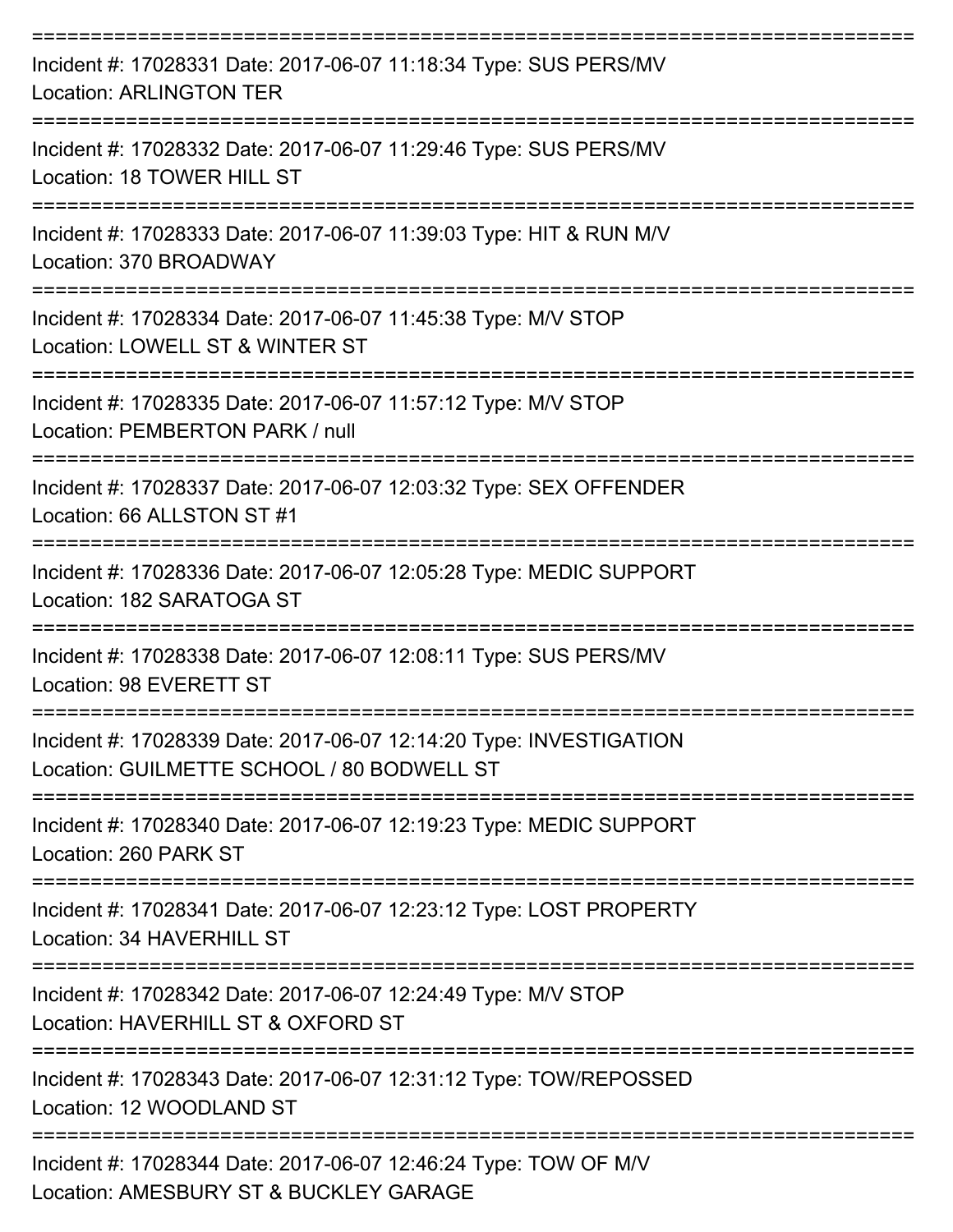| Incident #: 17028345 Date: 2017-06-07 12:46:33 Type: CK WELL BEING<br>Location: WALK-IN / 316 ESSEX ST & LAWRENCE ST   |
|------------------------------------------------------------------------------------------------------------------------|
| =========================<br>Incident #: 17028346 Date: 2017-06-07 12:51:29 Type: MAL DAMAGE<br>Location: 92 ABBOTT ST |
| Incident #: 17028347 Date: 2017-06-07 12:53:44 Type: SUS PERS/MV<br>Location: 83 BODWELL ST                            |
| Incident #: 17028348 Date: 2017-06-07 12:56:43 Type: MISSING PERS<br>Location: WALK-IN / 63 BROOK ST FL 3              |
| Incident #: 17028349 Date: 2017-06-07 13:00:23 Type: M/V STOP<br>Location: BROADWAY & LOWELL ST<br>------------------  |
| Incident #: 17028350 Date: 2017-06-07 13:11:10 Type: M/V STOP<br>Location: BROADWAY & LOWELL ST                        |
| Incident #: 17028351 Date: 2017-06-07 13:12:51 Type: MISSING PERS<br>Location: 63 BROOK ST FL 3                        |
| Incident #: 17028352 Date: 2017-06-07 13:27:09 Type: M/V STOP<br>Location: 178HT6 / BROADWAY & LOWELL ST               |
| Incident #: 17028353 Date: 2017-06-07 13:31:35 Type: SUS PERS/MV<br><b>Location: S COMMON</b>                          |
| Incident #: 17028354 Date: 2017-06-07 13:39:39 Type: M/V STOP<br>Location: BROADWAY & LOWELL ST                        |
| Incident #: 17028356 Date: 2017-06-07 13:39:41 Type: MAN DOWN<br>Location: 7 FOREST ST                                 |
| Incident #: 17028355 Date: 2017-06-07 13:41:08 Type: INVEST CONT<br>Location: 67 FRANKLIN                              |
| Incident #: 17028357 Date: 2017-06-07 13:43:15 Type: M/V STOP<br>Location: BROADWAY & LOWELL ST                        |
| Incident #: 17028358 Date: 2017-06-07 13:46:01 Type: INVESTIGATION<br>Location: 131 S UNION ST                         |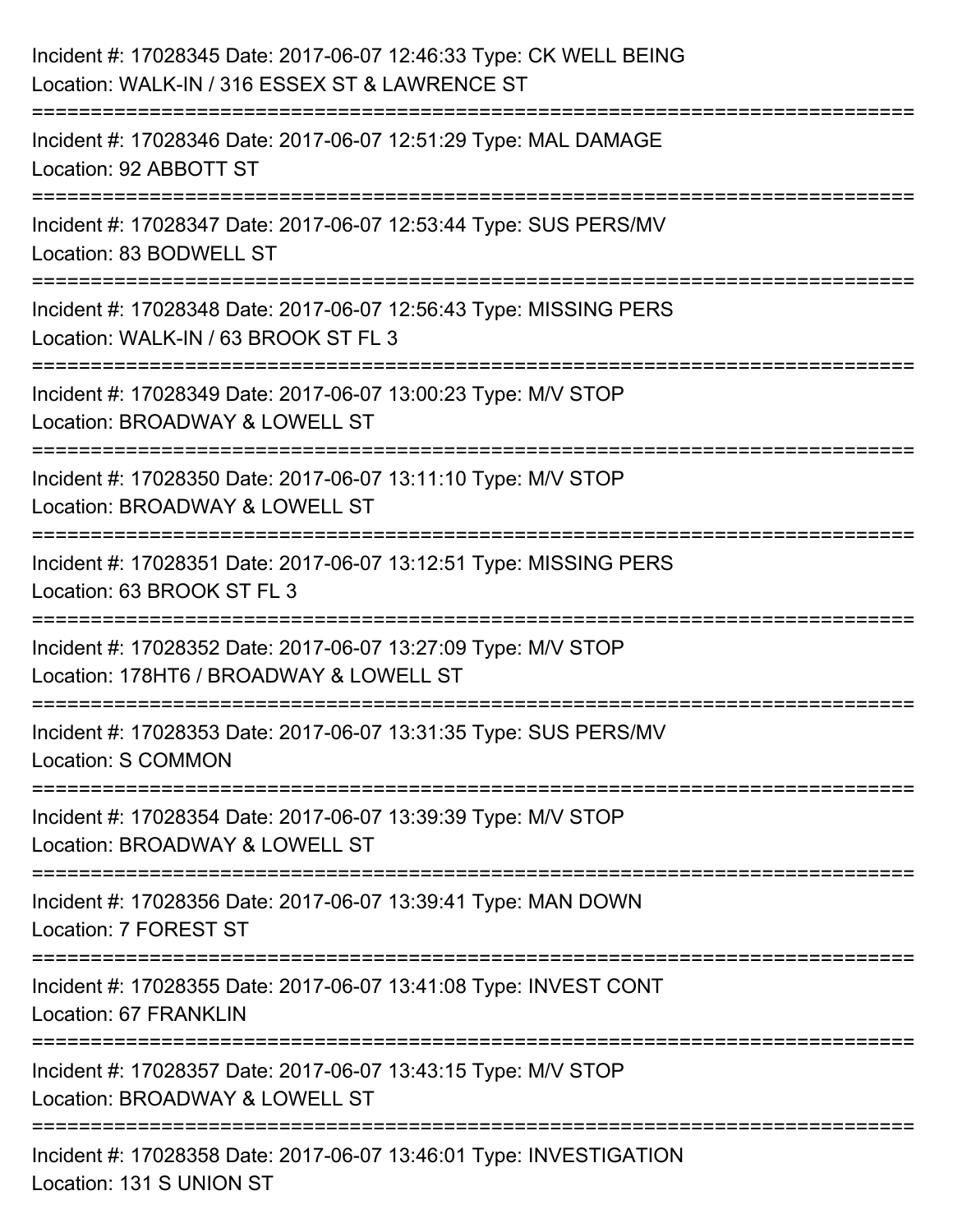| Incident #: 17028359 Date: 2017-06-07 13:46:07 Type: AUTO ACC/PI<br>Location: BAILEY ST & FOSTER ST                      |
|--------------------------------------------------------------------------------------------------------------------------|
| Incident #: 17028360 Date: 2017-06-07 13:48:15 Type: B&E/PAST<br>Location: BOLTON EMERSON CORP. / 9 OSGOOD ST            |
| Incident #: 17028361 Date: 2017-06-07 13:50:51 Type: M/V STOP<br>Location: BROADWAY & LOWELL ST<br>:==================== |
| Incident #: 17028362 Date: 2017-06-07 13:52:48 Type: SUS PERS/MV<br>Location: 48 AMHERST ST                              |
| Incident #: 17028363 Date: 2017-06-07 13:53:14 Type: STOLEN PROP<br>Location: 66 HANCOCK ST                              |
| Incident #: 17028364 Date: 2017-06-07 13:58:45 Type: AUTO ACC/NO PI<br>Location: 34 SARGENT ST                           |
| Incident #: 17028365 Date: 2017-06-07 14:02:53 Type: M/V STOP<br>Location: NEWBURY ST & SUMMER ST                        |
| Incident #: 17028366 Date: 2017-06-07 14:03:08 Type: DISTURBANCE<br>Location: 77 HAMPSHIRE ST                            |
| Incident #: 17028367 Date: 2017-06-07 14:04:13 Type: SUS PERS/MV<br>Location: 265 LOWELL ST                              |
| Incident #: 17028369 Date: 2017-06-07 14:07:39 Type: 209A/VIOLATION<br>Location: 357 WATER ST #2                         |
| Incident #: 17028368 Date: 2017-06-07 14:12:00 Type: M/V STOP<br>Location: LOWELL ST & OXFORD ST                         |
| Incident #: 17028370 Date: 2017-06-07 14:12:55 Type: KEEP PEACE<br>Location: WALK-IN / 13 RIVERVIEW PL FL 2              |
| Incident #: 17028371 Date: 2017-06-07 14:15:04 Type: HIT & RUN M/V<br>Location: FOSTER ST & SPRINGFIELD ST               |
| Incident #: 17028372 Date: 2017-06-07 14:21:16 Type: AUTO ACC/UNK PI<br>Location: 250 CANAL ST                           |

===========================================================================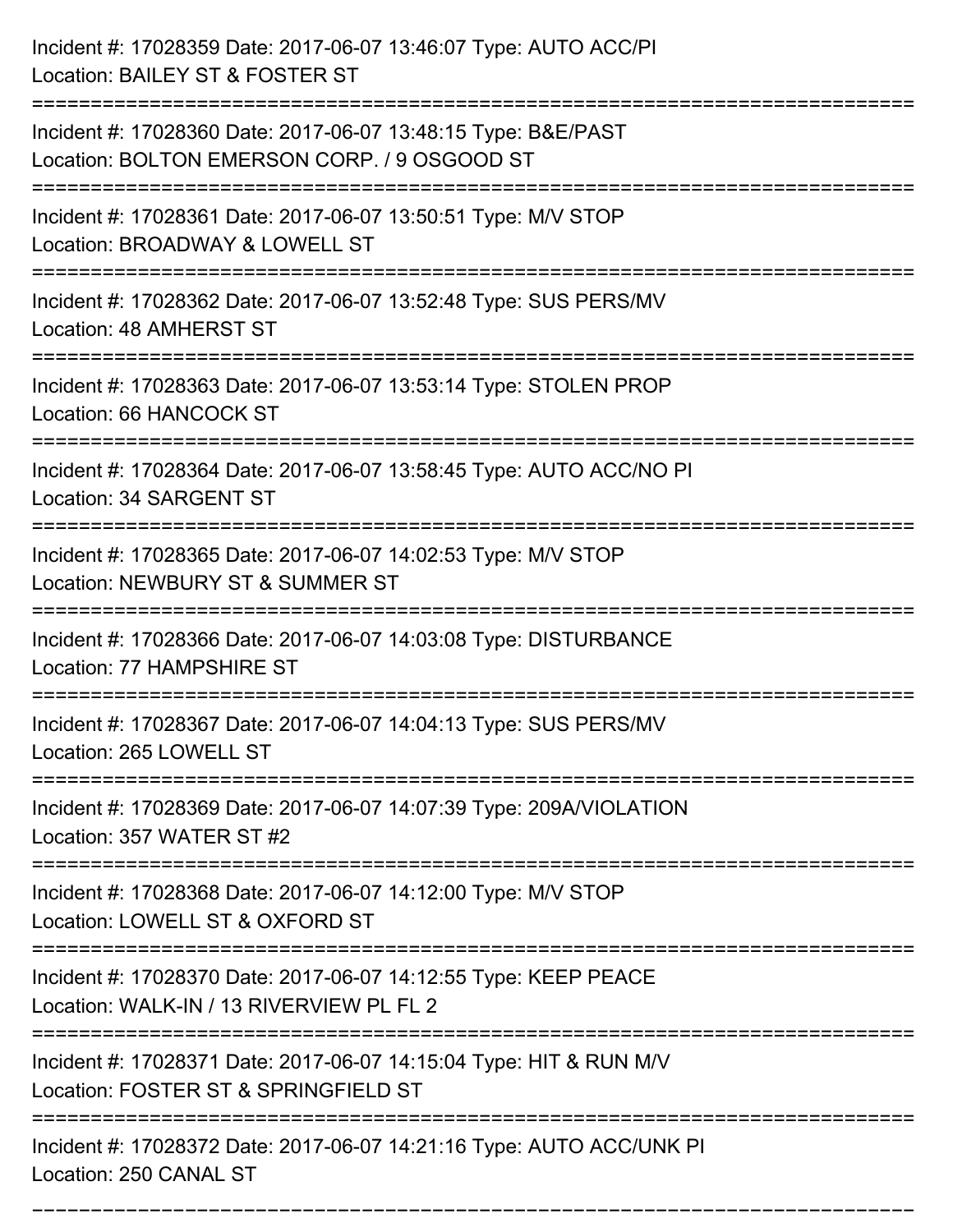| Incident #: 17028373 Date: 2017-06-07 14:22:46 Type: RECOV/STOL/MV<br>Location: FERRY ST & WILBUR ST             |
|------------------------------------------------------------------------------------------------------------------|
| Incident #: 17028374 Date: 2017-06-07 14:32:08 Type: M/V STOP<br>Location: MERRIMACK ST & S BROADWAY             |
| Incident #: 17028376 Date: 2017-06-07 14:35:24 Type: B&E/MV/PAST<br>Location: 9 OSGOOD ST                        |
| Incident #: 17028375 Date: 2017-06-07 14:39:56 Type: ALARM/BURG<br>Location: 3 ROCKWOOD LN                       |
| Incident #: 17028378 Date: 2017-06-07 14:45:41 Type: HARASSMENT<br>Location: OLIVER SCHOOL / 183 HAVERHILL ST    |
| Incident #: 17028377 Date: 2017-06-07 14:47:01 Type: M/V STOP<br>Location: 1T3141 / OAK ST & SHORT ST            |
| Incident #: 17028379 Date: 2017-06-07 14:52:58 Type: FRAUD<br>Location: 174 BERKELEY ST FL 2                     |
| Incident #: 17028381 Date: 2017-06-07 14:57:00 Type: A&B PAST<br>Location: 360 MERRIMACK ST                      |
| Incident #: 17028380 Date: 2017-06-07 14:57:15 Type: SUS PERS/MV<br>Location: 57 N PARISH RD                     |
| Incident #: 17028382 Date: 2017-06-07 15:02:59 Type: MEDIC SUPPORT<br>Location: 94 S UNION ST                    |
| Incident #: 17028383 Date: 2017-06-07 15:13:48 Type: M/V STOP<br>Location: FRANKLIN ST & LOWELL ST               |
| Incident #: 17028384 Date: 2017-06-07 15:14:09 Type: MEDIC SUPPORT<br>Location: 70 N PARISH RD                   |
| Incident #: 17028385 Date: 2017-06-07 15:19:19 Type: INVESTIGATION<br>Location: PEMBERTON PARK / null            |
| Incident #: 17028386 Date: 2017-06-07 15:29:30 Type: MEDIC SUPPORT<br>Location: GUILMETTE SCHOOL / 80 BODWELL ST |
|                                                                                                                  |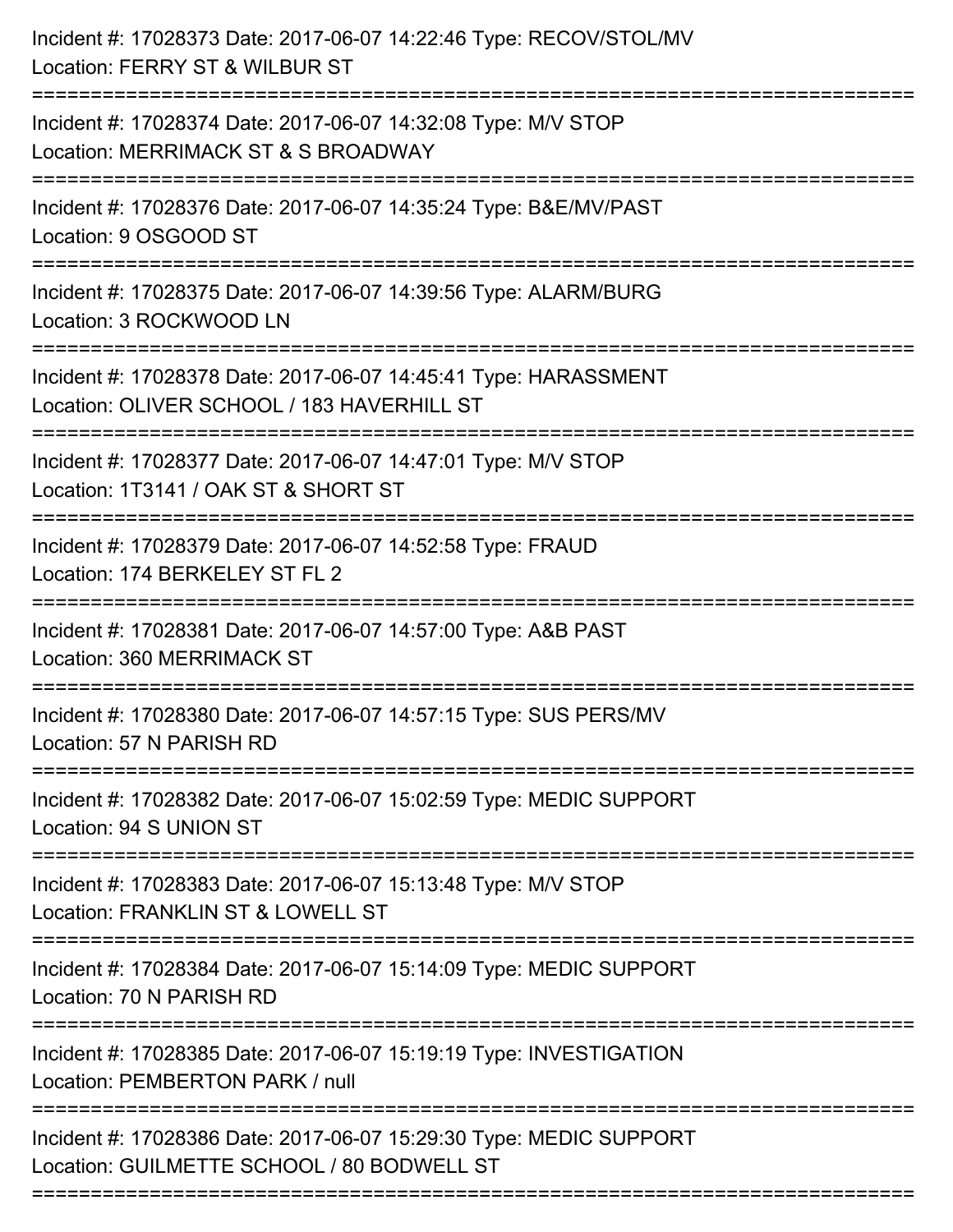Location: 77 S UNION ST =========================================================================== Incident #: 17028388 Date: 2017-06-07 15:32:14 Type: M/V STOP Location: 34 PHILLIPS ST =========================================================================== Incident #: 17028389 Date: 2017-06-07 15:35:00 Type: M/V STOP Location: GREENFIELD ST & LORING ST =========================================================================== Incident #: 17028390 Date: 2017-06-07 15:38:06 Type: MAN DOWN Location: 121 UNION ST =========================================================================== Incident #: 17028391 Date: 2017-06-07 15:40:57 Type: M/V STOP Location: GREENFIELD ST & LORING ST =========================================================================== Incident #: 17028392 Date: 2017-06-07 15:41:55 Type: ANIMAL COMPL Location: 357 HAMPSHIRE ST =========================================================================== Incident #: 17028393 Date: 2017-06-07 15:48:13 Type: M/V STOP Location: GREENFIELD ST & LORING ST =========================================================================== Incident #: 17028395 Date: 2017-06-07 15:54:40 Type: GENERAL SERV Location: 77 HAMPSHIRE ST =========================================================================== Incident #: 17028394 Date: 2017-06-07 15:56:02 Type: M/V STOP Location: GREENFIELD ST & LORING ST =========================================================================== Incident #: 17028396 Date: 2017-06-07 16:01:16 Type: SUS PERS/MV Location: 35 W LAUREL ST =========================================================================== Incident #: 17028397 Date: 2017-06-07 16:04:38 Type: MEDIC SUPPORT Location: 211 MERRIMACK ST =========================================================================== Incident #: 17028398 Date: 2017-06-07 16:13:01 Type: 209A/SERVE Location: 339 S BROADWAY =========================================================================== Incident #: 17028399 Date: 2017-06-07 16:14:16 Type: MEDIC SUPPORT Location: CENTRAL BRIDGE / 0 MERRIMACK ST =========================================================================== Incident #: 17028400 Date: 2017-06-07 16:18:26 Type: 209A/SERVE Location: 2 FERGUSON ST ===========================================================================

Incident #: 17028401 Date: 2017 06 07 16:20:02 Type: Microsoft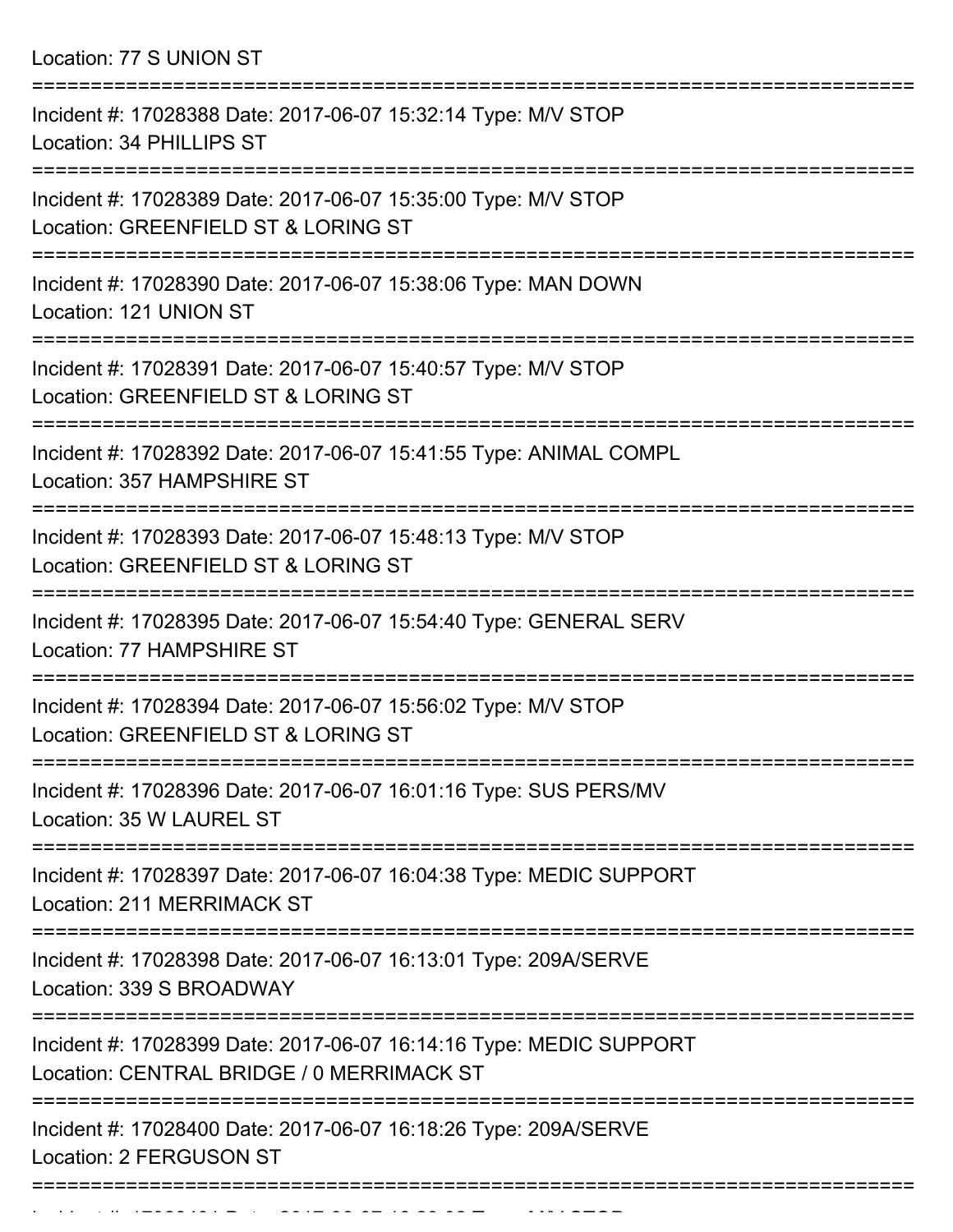| Location: GREENFIELD ST & LORING ST                                                                                                  |
|--------------------------------------------------------------------------------------------------------------------------------------|
| Incident #: 17028402 Date: 2017-06-07 16:22:43 Type: M/V STOP<br>Location: AMES ST & PEARL ST                                        |
| Incident #: 17028403 Date: 2017-06-07 16:24:31 Type: HIT & RUN M/V<br>Location: 205 BROADWAY                                         |
| Incident #: 17028405 Date: 2017-06-07 16:26:53 Type: AUTO ACC/PED<br>Location: 7A BROADWAY                                           |
| Incident #: 17028404 Date: 2017-06-07 16:27:04 Type: M/V STOP<br>Location: MARKET ST & TEMPLE ST                                     |
| Incident #: 17028406 Date: 2017-06-07 16:29:11 Type: LOST PROPERTY<br>Location: 59 JACKSON ST                                        |
| Incident #: 17028407 Date: 2017-06-07 16:35:55 Type: M/V STOP<br>Location: E542 / GREENFIELD ST & LORING ST                          |
| Incident #: 17028408 Date: 2017-06-07 16:43:40 Type: M/V STOP<br>Location: GREENFIELD ST & LORING ST                                 |
| Incident #: 17028410 Date: 2017-06-07 16:51:26 Type: ANIMAL COMPL<br><b>Location: AMHERST ST</b><br>===========================      |
| Incident #: 17028409 Date: 2017-06-07 16:52:56 Type: M/V STOP<br>Location: GREENFIELD ST & LORING ST                                 |
| Incident #: 17028411 Date: 2017-06-07 16:54:56 Type: 209A/SERVE<br>Location: 54 ABBOTT ST<br>.---------------------------------      |
| Incident #: 17028412 Date: 2017-06-07 17:09:07 Type: KEEP PEACE<br>Location: 8 GREEN ST                                              |
| -------------------------<br>Incident #: 17028413 Date: 2017-06-07 17:10:16 Type: MAN DOWN<br>Location: DONUT DYNASTY / 342 BROADWAY |
| Incident #: 17028414 Date: 2017-06-07 17:17:26 Type: 209A/SERVE<br>Location: 490 HAMPSHIRE ST #414                                   |
|                                                                                                                                      |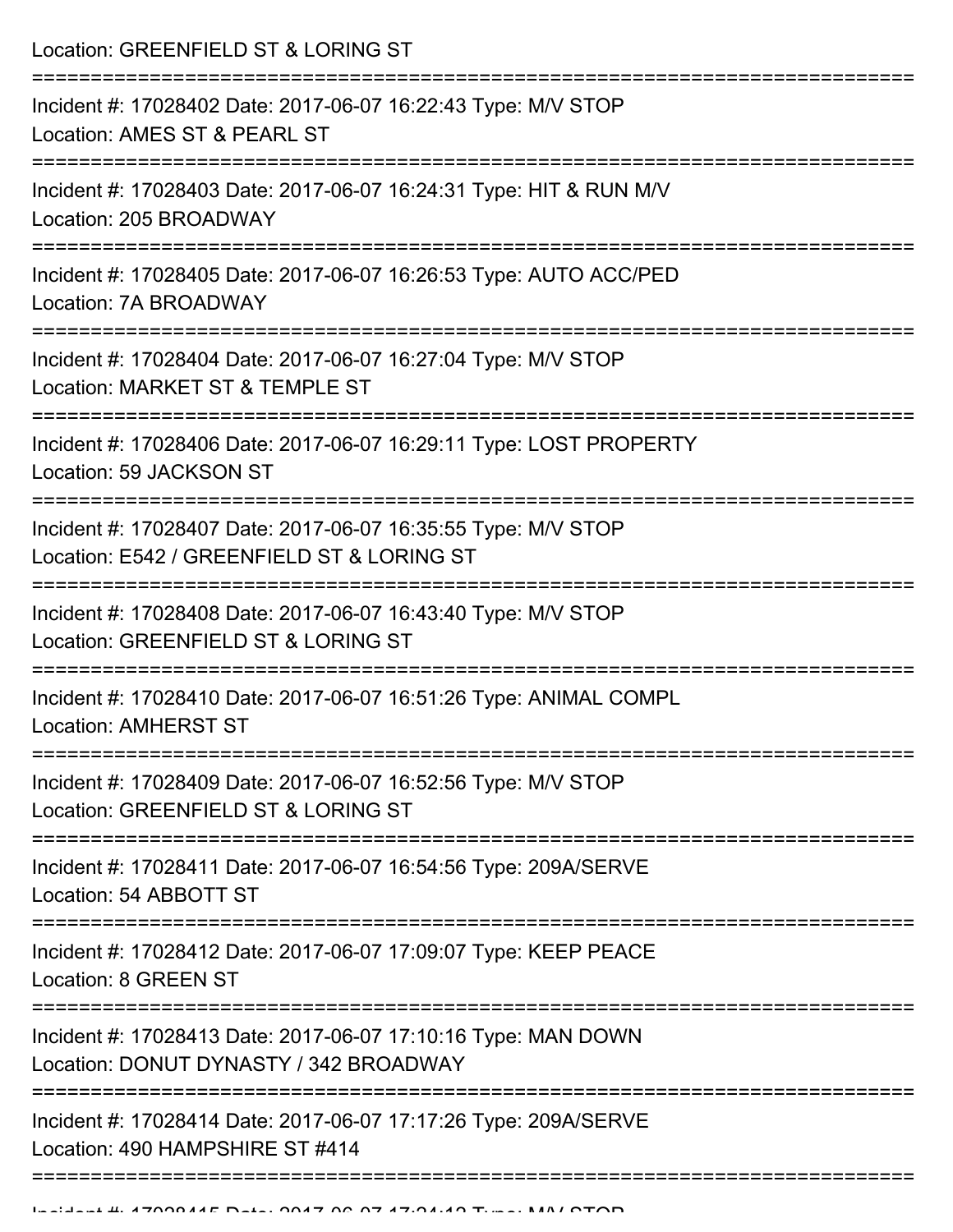| Location: S BROADWAY & WEARE ST                                                                                            |
|----------------------------------------------------------------------------------------------------------------------------|
| Incident #: 17028416 Date: 2017-06-07 17:27:09 Type: M/V STOP<br>Location: S BROADWAY & WEARE ST<br>====================== |
| Incident #: 17028417 Date: 2017-06-07 17:28:42 Type: M/V STOP<br>Location: S BROADWAY & WEARE ST                           |
| Incident #: 17028418 Date: 2017-06-07 17:31:41 Type: M/V STOP<br>Location: 424 S BROADWAY                                  |
| Incident #: 17028419 Date: 2017-06-07 17:32:02 Type: DISTURBANCE<br>Location: 274 E HAVERHILL ST #16                       |
| Incident #: 17028421 Date: 2017-06-07 17:33:39 Type: 209A/SERVE<br><b>Location: 9 KATHERINE ST</b>                         |
| Incident #: 17028420 Date: 2017-06-07 17:33:51 Type: M/V STOP<br>Location: 424 S BROADWAY                                  |
| -------------<br>Incident #: 17028423 Date: 2017-06-07 17:35:26 Type: M/V STOP<br>Location: FERGUSON ST & S BROADWAY       |
| Incident #: 17028422 Date: 2017-06-07 17:35:28 Type: INVEST CONT<br>Location: 4 FLORENCE AV                                |
| Incident #: 17028424 Date: 2017-06-07 17:37:45 Type: M/V STOP<br>Location: S BROADWAY & WEARE ST                           |
| Incident #: 17028425 Date: 2017-06-07 17:39:24 Type: M/V STOP<br>Location: FERGUSON ST & S BROADWAY                        |
| Incident #: 17028426 Date: 2017-06-07 17:41:42 Type: M/V STOP<br>Location: FERGUSON ST & S BROADWAY                        |
| Incident #: 17028427 Date: 2017-06-07 17:43:29 Type: M/V STOP<br>Location: FERGUSON ST & S BROADWAY                        |
| Incident #: 17028429 Date: 2017-06-07 17:45:44 Type: MAN DOWN<br>Location: RIVER FRONT PARK / 31 EVERTT                    |
| Incident #: 17028428 Date: 2017-06-07 17:46:07 Type: M/V STOP                                                              |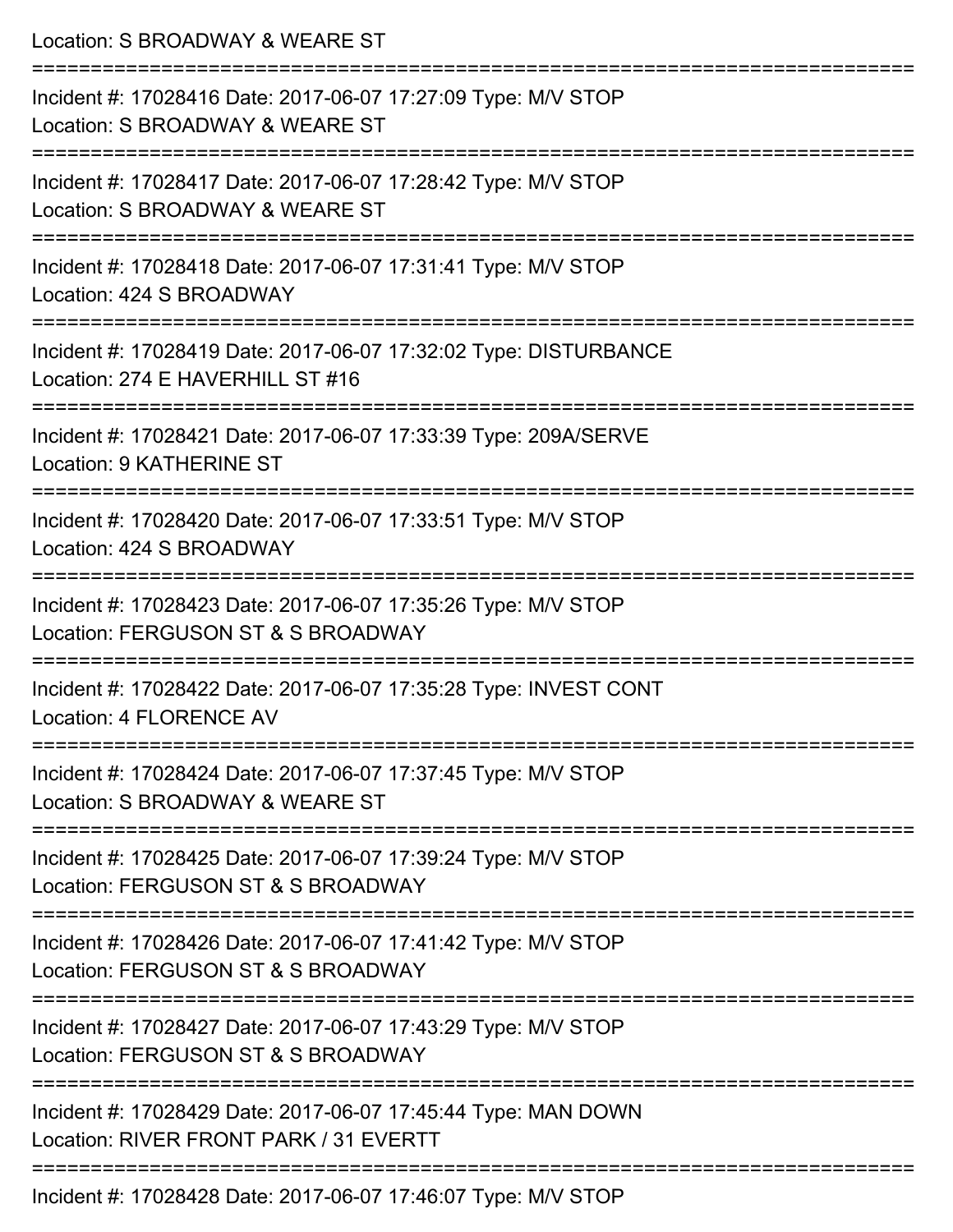| Incident #: 17028430 Date: 2017-06-07 17:47:11 Type: M/V STOP<br>Location: 422 S BROADWAY                 |
|-----------------------------------------------------------------------------------------------------------|
| Incident #: 17028431 Date: 2017-06-07 17:47:48 Type: SUS PERS/MV<br>Location: 26 LEA ST                   |
| Incident #: 17028433 Date: 2017-06-07 17:52:52 Type: NOISE ORD<br>Location: 11 ORCHARD ST                 |
| Incident #: 17028432 Date: 2017-06-07 17:52:57 Type: M/V STOP<br>Location: 309 ANDOVER ST                 |
| Incident #: 17028435 Date: 2017-06-07 17:55:19 Type: UNKNOWN PROB<br>Location: 564 HAVERHILL ST           |
| Incident #: 17028434 Date: 2017-06-07 17:55:47 Type: M/V STOP<br>Location: ANDOVER ST & S UNION ST        |
| Incident #: 17028436 Date: 2017-06-07 17:59:59 Type: M/V STOP<br>Location: BOXFORD ST & WINTHROP AV       |
| Incident #: 17028438 Date: 2017-06-07 18:01:13 Type: SEX OFFENDER<br>Location: 90 LOWELL ST               |
| Incident #: 17028437 Date: 2017-06-07 18:02:23 Type: 209A/SERVE<br>Location: 4 UNION ST                   |
| Incident #: 17028439 Date: 2017-06-07 18:09:10 Type: SUS PERS/MV<br>Location: SEVEN ELEVEN / 370 BROADWAY |
| Incident #: 17028440 Date: 2017-06-07 18:10:38 Type: M/V STOP<br>Location: BRADFORD ST & BROADWAY         |
| Incident #: 17028441 Date: 2017-06-07 18:12:22 Type: MEDIC SUPPORT<br>Location: 403 HAVERHILL ST          |
| Incident #: 17028442 Date: 2017-06-07 18:18:16 Type: LOUD NOISE<br>Location: 66 MELVIN ST                 |
| Incident #: 17028443 Date: 2017-06-07 18:22:04 Type: NOTIFICATION                                         |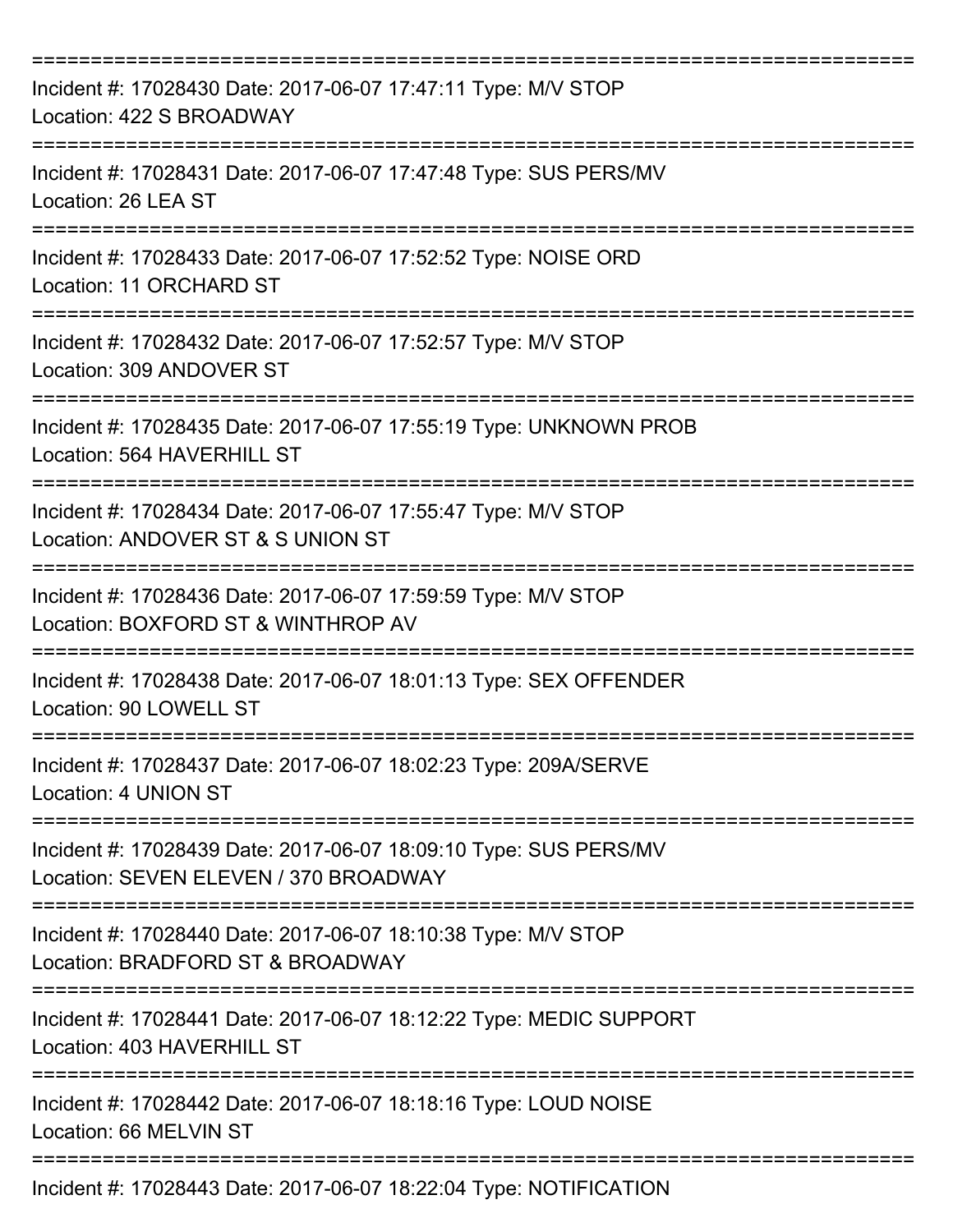| Incident #: 17028444 Date: 2017-06-07 18:35:58 Type: SUS PERS/MV<br>Location: FLORAL ST & JASPER ST                           |
|-------------------------------------------------------------------------------------------------------------------------------|
| Incident #: 17028445 Date: 2017-06-07 18:41:46 Type: DRUG OVERDOSE<br>Location: 36 LAKE ST                                    |
| Incident #: 17028446 Date: 2017-06-07 18:42:23 Type: UNKNOWN PROB<br>Location: 551 HAVERHILL ST                               |
| Incident #: 17028447 Date: 2017-06-07 19:04:13 Type: MEDIC SUPPORT<br>Location: 18 FLORENCE AV                                |
| Incident #: 17028448 Date: 2017-06-07 19:08:21 Type: M/V STOP<br>Location: MELVIN ST & WINTER ST                              |
| Incident #: 17028449 Date: 2017-06-07 19:12:15 Type: AUTO ACC/NO PI<br>Location: ARLINGTON ST & LAWRENCE ST                   |
| Incident #: 17028450 Date: 2017-06-07 19:32:23 Type: LOUD NOISE<br>Location: 4 INMAN ST #15                                   |
| Incident #: 17028451 Date: 2017-06-07 19:41:47 Type: 209A/VIOLATION<br>Location: 56 CAMBRIDGE ST                              |
| Incident #: 17028452 Date: 2017-06-07 19:45:17 Type: STOL/MV/PAS<br>Location: 94 CROSS ST                                     |
| ===================<br>Incident #: 17028454 Date: 2017-06-07 19:50:00 Type: UNWANTEDGUEST<br>Location: 630 HAVERHILL ST #REAR |
| Incident #: 17028453 Date: 2017-06-07 19:50:01 Type: M/V STOP<br>Location: 100 WEST ST                                        |
| Incident #: 17028456 Date: 2017-06-07 19:57:20 Type: DK (DRUNK)<br>Location: APPLETON ST & METHUEN ST                         |
| Incident #: 17028455 Date: 2017-06-07 19:57:33 Type: SUS PERS/MV<br>Location: 27 DRACUT ST                                    |
| Incident #: 17028457 Date: 2017-06-07 20:34:53 Type: WARRANT SERVE                                                            |

Location: 118 JACKSON ST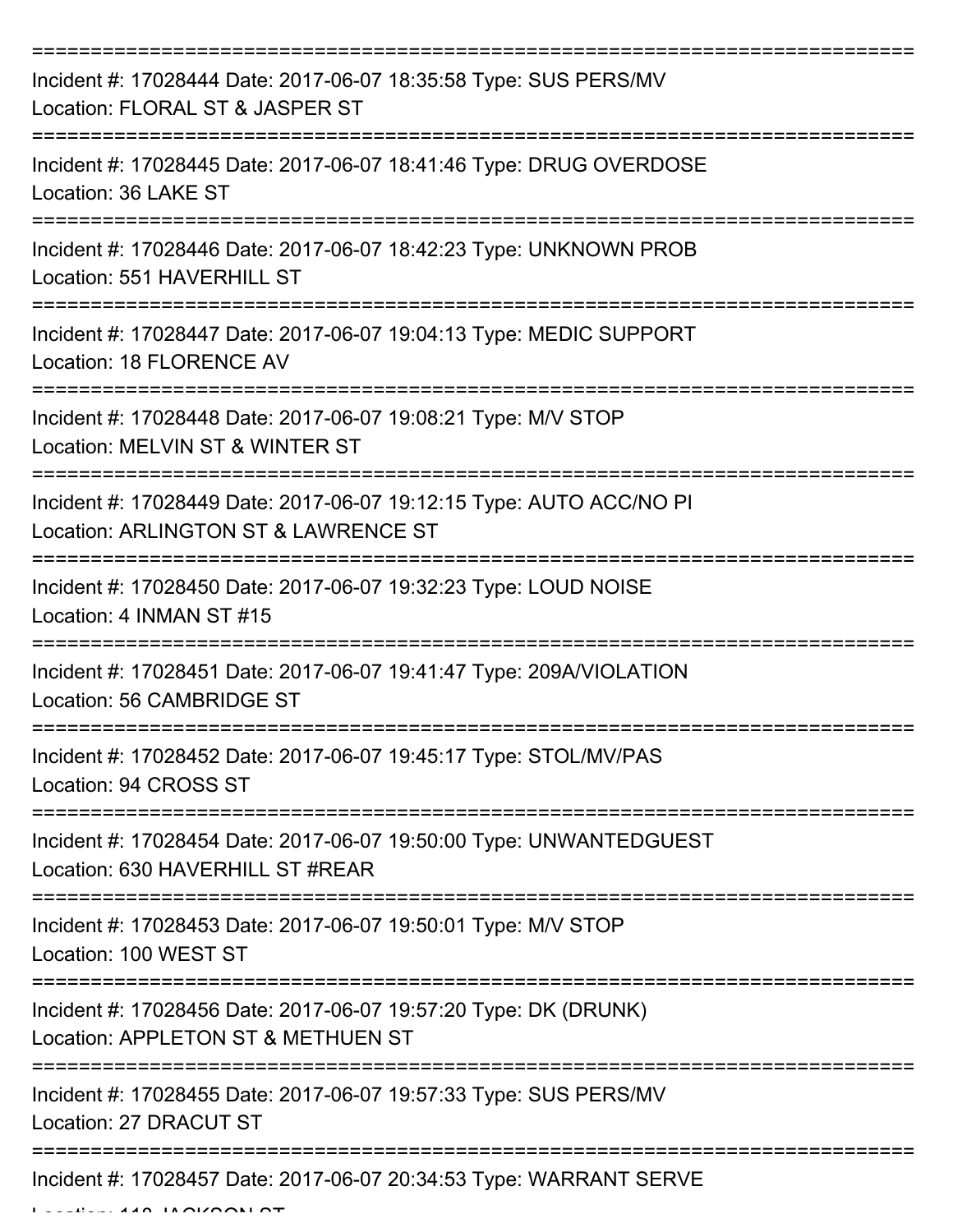| Incident #: 17028458 Date: 2017-06-07 20:36:24 Type: WARRANT SERVE<br>Location: 28 SUMMER ST                 |
|--------------------------------------------------------------------------------------------------------------|
| Incident #: 17028459 Date: 2017-06-07 20:41:10 Type: NOISE ORD<br>Location: 529 HAVERHILL ST                 |
| Incident #: 17028460 Date: 2017-06-07 20:52:08 Type: NOISE ORD<br>Location: 255 S UNION ST                   |
| Incident #: 17028461 Date: 2017-06-07 21:01:59 Type: INVEST CONT<br>Location: MIDDLEBURY ST & SMITH ST       |
| Incident #: 17028462 Date: 2017-06-07 21:03:46 Type: ASSIST FIRE<br><b>Location: CANDLER ST</b>              |
| Incident #: 17028463 Date: 2017-06-07 21:15:42 Type: LOUD NOISE<br>Location: 212 WATER ST                    |
| Incident #: 17028464 Date: 2017-06-07 21:24:10 Type: LOUD NOISE<br>Location: 108 WACHUSETTS AV               |
| Incident #: 17028465 Date: 2017-06-07 21:24:38 Type: SUS PERS/MV<br>Location: BARKER ST & RESERVOIR ST       |
| Incident #: 17028466 Date: 2017-06-07 21:46:42 Type: M/V STOP<br>Location: ADAMS ST & BEACON ST              |
| Incident #: 17028467 Date: 2017-06-07 21:59:38 Type: M/V STOP<br>Location: HARRISON ST & MT VERNON ST        |
| Incident #: 17028468 Date: 2017-06-07 22:20:54 Type: KEEP PEACE<br>Location: 49 CHELMSFORD ST                |
| Incident #: 17028469 Date: 2017-06-07 22:22:03 Type: ALARM/HOLD<br>Location: BOSTON MARKET / 435 WINTHROP AV |
| Incident #: 17028470 Date: 2017-06-07 22:22:09 Type: M/V STOP<br>Location: AMESBURY ST & BRADFORD ST         |
| Incident #: 17028471 Date: 2017-06-07 22:22:50 Type: AUTO ACC/PI                                             |

Location: 383 HAVERHILL ST